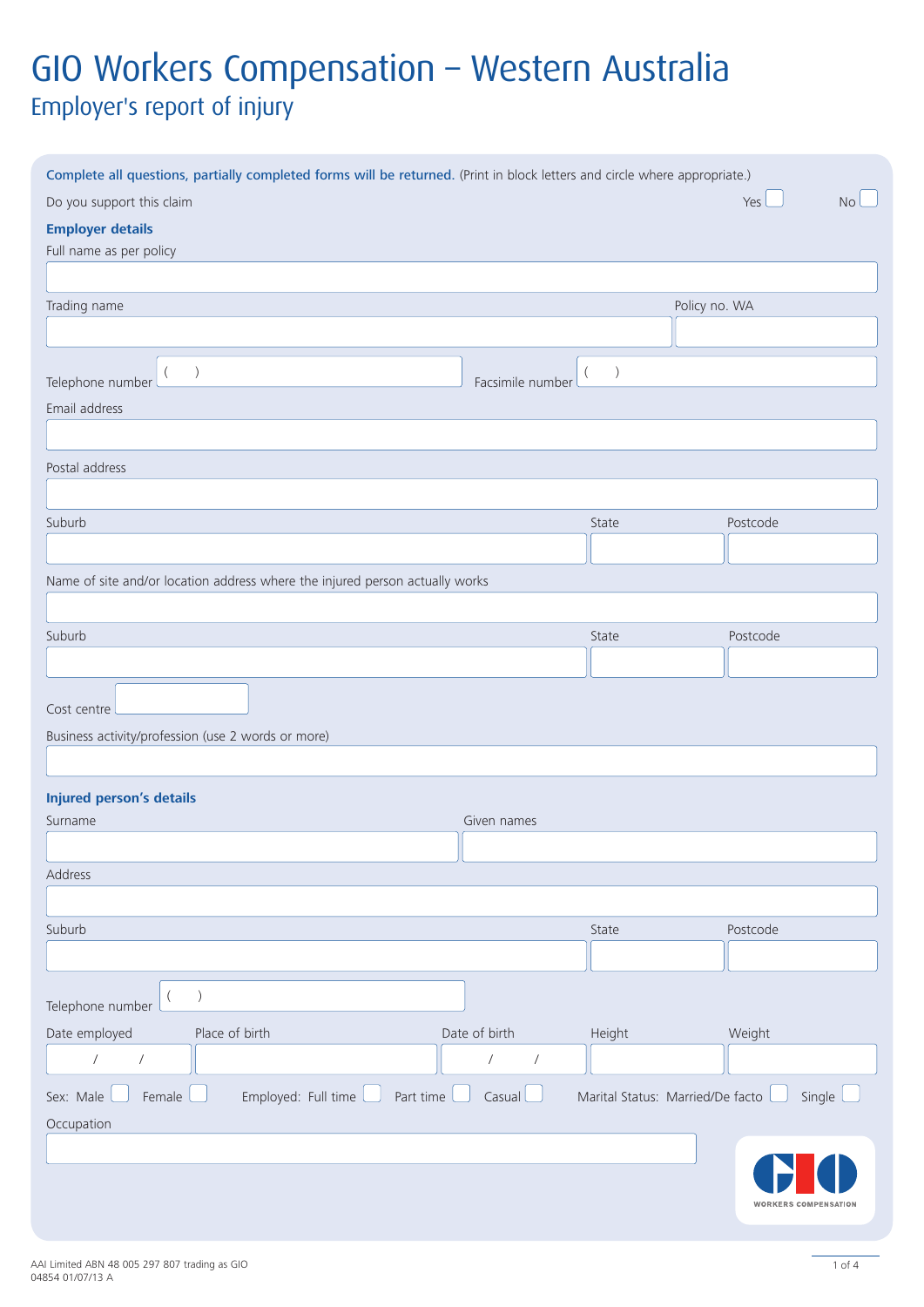| Injured person's details (continued)<br>Is the injured person a contractor or subcontractor?                                                                                                                                                                                |                                                                                                                                                      |                                   |                               |                                                  | Yes                                | No        |  |  |  |
|-----------------------------------------------------------------------------------------------------------------------------------------------------------------------------------------------------------------------------------------------------------------------------|------------------------------------------------------------------------------------------------------------------------------------------------------|-----------------------------------|-------------------------------|--------------------------------------------------|------------------------------------|-----------|--|--|--|
| (If "yes", attach a copy of any written agreement or contract, together with twelve months of their invoices if applicable.)                                                                                                                                                |                                                                                                                                                      |                                   |                               |                                                  |                                    |           |  |  |  |
| Is she/he a director or family member?                                                                                                                                                                                                                                      |                                                                                                                                                      |                                   |                               |                                                  | Yes                                | No        |  |  |  |
| If "Yes", please tick which                                                                                                                                                                                                                                                 |                                                                                                                                                      |                                   |                               |                                                  | $\Box$ Family member<br>Director l |           |  |  |  |
|                                                                                                                                                                                                                                                                             | If a family member, does she/he live with the Insured?                                                                                               |                                   |                               |                                                  | Yes                                | <b>No</b> |  |  |  |
| <b>Injury details</b><br>Date of injury                                                                                                                                                                                                                                     | Time of injury                                                                                                                                       | Date employee claim form received |                               |                                                  |                                    |           |  |  |  |
| $\sqrt{2}$<br>$\sqrt{2}$                                                                                                                                                                                                                                                    | am/pm                                                                                                                                                | $\sqrt{2}$<br>$\sqrt{2}$          |                               |                                                  |                                    |           |  |  |  |
| To whom was the accident reported                                                                                                                                                                                                                                           |                                                                                                                                                      | Position                          |                               |                                                  | Date first medical received        |           |  |  |  |
|                                                                                                                                                                                                                                                                             |                                                                                                                                                      |                                   |                               |                                                  |                                    |           |  |  |  |
| Name of witness                                                                                                                                                                                                                                                             |                                                                                                                                                      |                                   |                               |                                                  |                                    |           |  |  |  |
|                                                                                                                                                                                                                                                                             |                                                                                                                                                      |                                   |                               |                                                  |                                    |           |  |  |  |
|                                                                                                                                                                                                                                                                             |                                                                                                                                                      |                                   |                               |                                                  |                                    |           |  |  |  |
| Address of witness                                                                                                                                                                                                                                                          |                                                                                                                                                      |                                   |                               | State                                            | Postcode                           |           |  |  |  |
|                                                                                                                                                                                                                                                                             |                                                                                                                                                      |                                   |                               |                                                  |                                    |           |  |  |  |
| Location address where the injury occurred                                                                                                                                                                                                                                  |                                                                                                                                                      |                                   |                               | State                                            | Postcode                           |           |  |  |  |
|                                                                                                                                                                                                                                                                             |                                                                                                                                                      |                                   |                               |                                                  |                                    |           |  |  |  |
| During work break<br>Where did the accident occur? At work<br>Away from work during a break $\lfloor$<br>Travelling to or from place of employment<br>Motor vehicle accident whilst working<br>What was the injured person doing at this time?<br>How did the injury occur? |                                                                                                                                                      |                                   |                               |                                                  |                                    |           |  |  |  |
|                                                                                                                                                                                                                                                                             | Was the injured person performing his/her normal duties?                                                                                             |                                   |                               |                                                  | Yes                                | <b>No</b> |  |  |  |
| If "No", why were they doing this task?                                                                                                                                                                                                                                     |                                                                                                                                                      |                                   |                               |                                                  |                                    |           |  |  |  |
|                                                                                                                                                                                                                                                                             |                                                                                                                                                      |                                   |                               |                                                  |                                    |           |  |  |  |
|                                                                                                                                                                                                                                                                             |                                                                                                                                                      |                                   |                               |                                                  |                                    |           |  |  |  |
|                                                                                                                                                                                                                                                                             | Is protective equipment/clothing required for the task?                                                                                              |                                   |                               |                                                  | Yes                                | <b>No</b> |  |  |  |
| If "Yes", what type?                                                                                                                                                                                                                                                        |                                                                                                                                                      |                                   |                               |                                                  |                                    |           |  |  |  |
| If "No", why?                                                                                                                                                                                                                                                               | Was the above clothing/equipment being worn at the time of the injury?                                                                               |                                   |                               |                                                  | Yes                                | <b>No</b> |  |  |  |
|                                                                                                                                                                                                                                                                             |                                                                                                                                                      |                                   |                               |                                                  |                                    |           |  |  |  |
| Is this a recurrence/aggravation?                                                                                                                                                                                                                                           | If "Yes", provide details of previous injury including the Insurer's claim number if known?                                                          |                                   |                               |                                                  | Yes                                | <b>No</b> |  |  |  |
|                                                                                                                                                                                                                                                                             |                                                                                                                                                      |                                   |                               |                                                  |                                    |           |  |  |  |
|                                                                                                                                                                                                                                                                             | Describe the injured person's injury or condition (e.g. laceration, dermatitis) Which part of the body is injured (e.g. left upper arm, right ankle) |                                   |                               |                                                  |                                    |           |  |  |  |
|                                                                                                                                                                                                                                                                             |                                                                                                                                                      |                                   |                               |                                                  |                                    |           |  |  |  |
|                                                                                                                                                                                                                                                                             |                                                                                                                                                      |                                   |                               |                                                  |                                    |           |  |  |  |
| Was first aid treatment given?                                                                                                                                                                                                                                              |                                                                                                                                                      |                                   |                               |                                                  | Yes                                | <b>No</b> |  |  |  |
| If "Yes", by whom?                                                                                                                                                                                                                                                          |                                                                                                                                                      |                                   |                               | What treatment was provided and for what period? |                                    |           |  |  |  |
|                                                                                                                                                                                                                                                                             |                                                                                                                                                      |                                   |                               |                                                  |                                    |           |  |  |  |
| Name of Doctor first attended                                                                                                                                                                                                                                               |                                                                                                                                                      |                                   | Hospital admitted to and date |                                                  |                                    |           |  |  |  |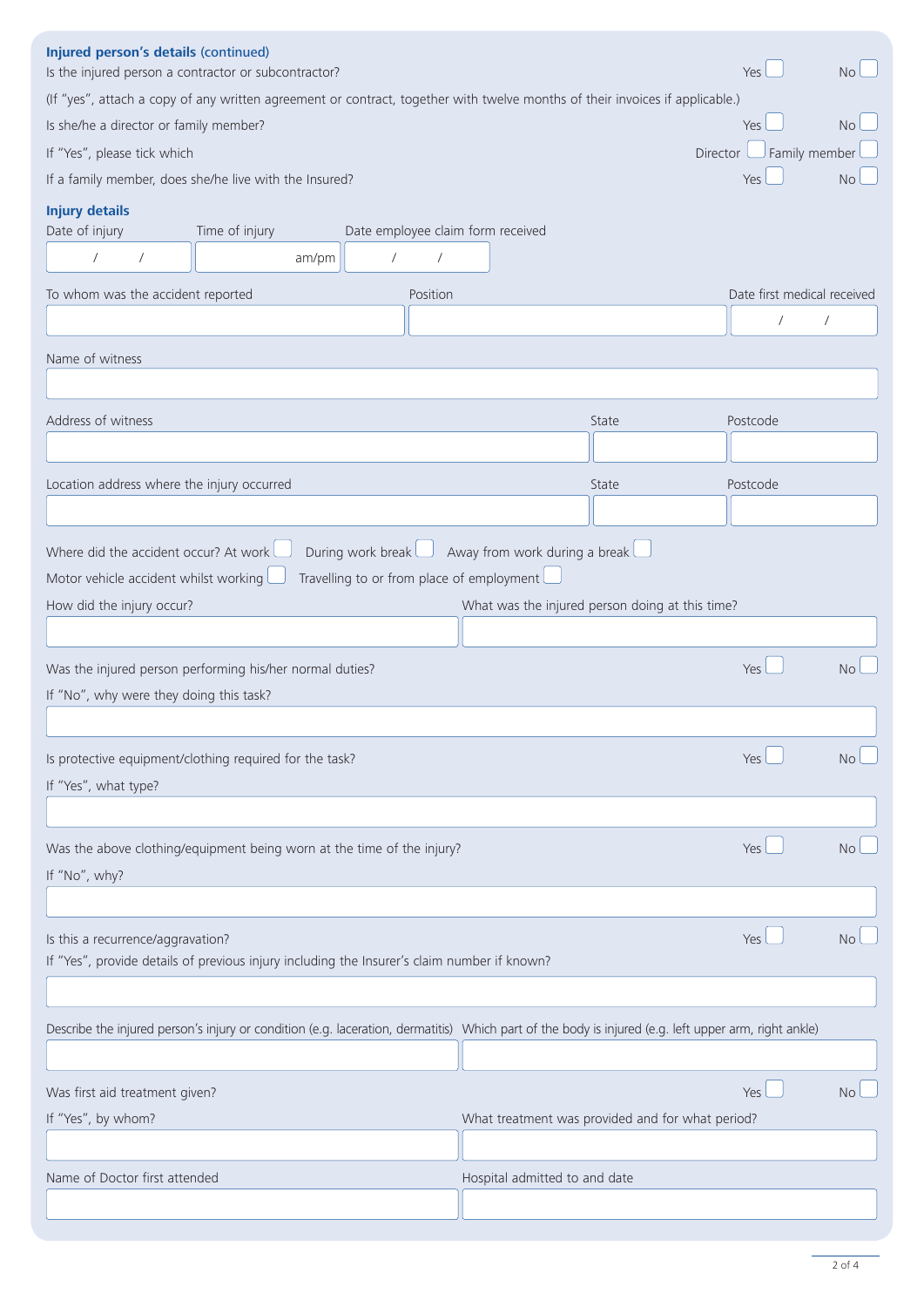# **Injury details** (continued)

Give details of any other circumstances that would assist GIO to assess the claim.

(Include in here queries as to the validity of the claim e.g. misconduct, skylarking or pre-existing disabilities contributing to the injury or accident.) In my opinion:

|                         |                                                                                                                                          | Time loss details (show N/A if there is no lost time) |                    |                   |               |                                    |                               |                                                                        |            |                          |           |
|-------------------------|------------------------------------------------------------------------------------------------------------------------------------------|-------------------------------------------------------|--------------------|-------------------|---------------|------------------------------------|-------------------------------|------------------------------------------------------------------------|------------|--------------------------|-----------|
|                         | Date ceased work                                                                                                                         | Time                                                  |                    | Date work resumed |               | Time                               |                               | If work has not been resumed what is<br>the anticipated date of return |            |                          |           |
|                         | $\sqrt{2}$<br>$\sqrt{2}$                                                                                                                 |                                                       | am/pm              | $\sqrt{2}$        | $\sqrt{2}$    |                                    | am/we                         | $\sqrt{2}$                                                             | $\sqrt{2}$ |                          |           |
|                         | Weekly compensation (complete only if there is or will be lost time [e.g. surgery anticipated])                                          |                                                       |                    |                   |               |                                    |                               |                                                                        |            |                          |           |
|                         | How many days per week?                                                                                                                  |                                                       | and hours per day? |                   |               |                                    | does the injured person work? |                                                                        | <b>Yes</b> |                          | <b>No</b> |
| What is the start time? |                                                                                                                                          |                                                       | and finish time?   |                   |               | Is this the same every day?<br>Yes |                               |                                                                        | <b>No</b>  |                          |           |
|                         | If "No", please provide details                                                                                                          |                                                       |                    |                   |               |                                    |                               |                                                                        |            |                          |           |
|                         |                                                                                                                                          |                                                       |                    |                   |               |                                    |                               |                                                                        |            |                          |           |
|                         | Please show whether the injured person is employed under: $\blacksquare$ 1. Industrial Award $\square$ or 2. Other $\square$             |                                                       |                    |                   |               |                                    |                               |                                                                        |            |                          |           |
|                         | If option 1:<br>What is the full name of the Award?                                                                                      |                                                       |                    |                   |               |                                    |                               |                                                                        |            | is it: State or Federal? |           |
|                         |                                                                                                                                          |                                                       |                    |                   |               |                                    |                               |                                                                        |            |                          |           |
|                         | Please also complete the 13 weeks wage information below to enable us to advise you of the correct rate of pay or provide a print-out of |                                                       |                    |                   |               |                                    |                               |                                                                        |            |                          |           |
|                         | payment records.                                                                                                                         |                                                       |                    |                   |               |                                    |                               |                                                                        |            |                          |           |
| no.                     | Week Week<br>ending                                                                                                                      | No. of hours<br>worked                                | Award rate<br>Ŝ    |                   | Overtime<br>S |                                    | Allowances<br>Ś               | Other<br>Ŝ                                                             |            | Total<br>S               |           |
|                         |                                                                                                                                          |                                                       |                    |                   |               |                                    |                               |                                                                        |            |                          |           |
|                         |                                                                                                                                          |                                                       |                    |                   |               |                                    |                               |                                                                        |            |                          |           |
|                         |                                                                                                                                          |                                                       |                    |                   |               |                                    |                               |                                                                        |            |                          |           |
|                         |                                                                                                                                          |                                                       |                    |                   |               |                                    |                               |                                                                        |            |                          |           |
|                         |                                                                                                                                          |                                                       |                    |                   |               |                                    |                               |                                                                        |            |                          |           |
|                         |                                                                                                                                          |                                                       |                    |                   |               |                                    |                               |                                                                        |            |                          |           |
|                         |                                                                                                                                          |                                                       |                    |                   |               |                                    |                               |                                                                        |            |                          |           |
|                         |                                                                                                                                          |                                                       |                    |                   |               |                                    |                               |                                                                        |            |                          |           |
|                         |                                                                                                                                          |                                                       |                    |                   |               |                                    |                               |                                                                        |            |                          |           |
|                         |                                                                                                                                          |                                                       |                    |                   |               |                                    |                               |                                                                        |            |                          |           |
|                         |                                                                                                                                          |                                                       |                    |                   |               |                                    |                               |                                                                        |            |                          |           |
|                         |                                                                                                                                          |                                                       |                    |                   |               |                                    |                               |                                                                        |            |                          |           |
| 10<br>11<br>12          |                                                                                                                                          |                                                       |                    |                   |               |                                    |                               |                                                                        |            |                          |           |
| 13                      |                                                                                                                                          |                                                       |                    |                   |               |                                    |                               |                                                                        |            |                          |           |

Total "wages" paid  $\frac{1}{s}$  for weeks (please provide print out of pay records)